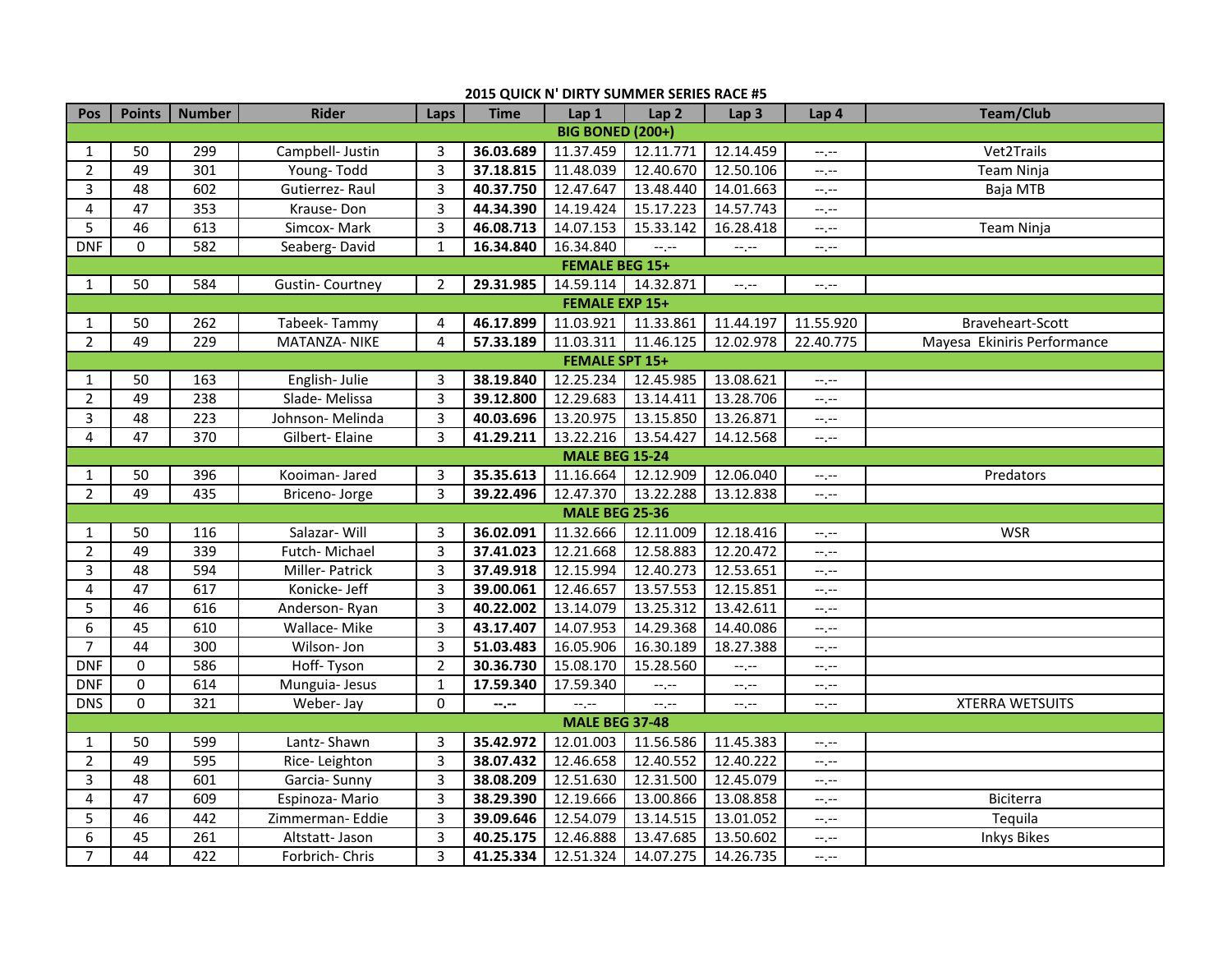## **2015 QUICK N' DIRTY SUMMER SERIES RACE #5**

| <b>Pos</b>            | <b>Points</b> | <b>Number</b>    | <b>Rider</b>            | Laps           | <b>Time</b> | Lap 1                 | Lap <sub>2</sub> | Lap <sub>3</sub> | Lap 4            | <b>Team/Club</b>                        |
|-----------------------|---------------|------------------|-------------------------|----------------|-------------|-----------------------|------------------|------------------|------------------|-----------------------------------------|
| 8                     | 43            | 402              | <b>Gustin-Brent</b>     | 3              | 42.18.209   | 14.10.919             | 13.56.000        | 14.11.290        | $-1, -1$         |                                         |
| 9                     | 42            | 101              | Yates-Joey              | 3              | 43.45.066   | 13.50.982             | 14.44.935        | 15.09.149        | $-1$ .           |                                         |
| 10                    | 41            | 247              | Young-Brad              | 3              | 47.52.959   | 15.02.598             | 16.30.446        | 16.19.915        | $-$ , $-$        |                                         |
| <b>DNS</b>            | $\mathbf 0$   | 195              | Ford-Terry              | $\mathbf 0$    | --,--       | $-$ , $-$             | $-1, -1$         | $-1$             | $-1$             |                                         |
| <b>DNS</b>            | 0             | $\overline{218}$ | Gagnon-Scott            | $\mathbf 0$    | $-2 - 1$    | $-1$                  | $-1$ , $-1$      | $-1 - 1 - 1 = 0$ | $-1, -1$         |                                         |
| MALE BEG 49+          |               |                  |                         |                |             |                       |                  |                  |                  |                                         |
| $\mathbf{1}$          | 50            | 213              | Casiano-Vincent         | 3              | 37.38.942   | 12.31.498             | 12.45.150        | 12.22.294        | $-1, -1$         | Team Ninja                              |
| $\overline{2}$        | 49            | 277              | De Laurentis-Dino       | 3              | 43.56.310   | 14.13.886             | 14.55.653        | 14.46.771        | $-1$ , $-1$      | Zumwalts                                |
| 3                     | 48            | 444              | Flores-Richard          | 3              | 44.59.334   | 14.21.863             | 14.30.616        | 16.06.855        | $-1 - 1 - 1 = 0$ |                                         |
| 4                     | 47            | 56               | Magill-James            | $\overline{3}$ | 45.10.160   | 14.29.842             | 15.22.138        | 15.18.180        | $-1$ , $-1$      | Team Ninja                              |
| 5                     | 46            | 429              | Casas-Ronnie            | 3              | 48.26.304   | 15.45.263             | 16.13.072        | 16.27.969        | $-1, -1$         |                                         |
| 6                     | 45            | 611              | Gross-Dave              | 3              | 49.51.629   | 16.10.443             | 16.34.710        | 17.06.476        | $-1$ , $-1$      |                                         |
| $\overline{7}$        | 44            | 592              | <b>Berenol-Francois</b> | 3              | 53.53.095   | 15.52.557             | 18.22.471        | 19.38.067        | $-1$             |                                         |
| <b>DNS</b>            | $\mathbf{0}$  | 228              | Maners-Michael          | $\Omega$       | --.--       | --,--                 | $-1$             | $-$ , $-$        | $-1, -1$         |                                         |
|                       |               |                  |                         |                |             | <b>MALE SPT 15-24</b> |                  |                  |                  |                                         |
| $\mathbf{1}$          | 50            | 93               | Weigle- Christopher     | 4              | 44.24.651   | 10.28.317             | 11.08.259        | 11.36.860        | 11.11.215        | Zumwalts-Ninja                          |
| $\overline{2}$        | 49            | 615              | Abrantes-Jacob          | $\overline{4}$ | 46.35.186   | 11.02.168             | 11.42.365        | 12.05.933        | 11.44.720        | <b>Hollands Bicycles</b>                |
| $\overline{3}$        | 48            | 583              | Burgett-Parker          | 4              | 48.14.235   | 11.33.434             | 11.35.040        | 12.47.677        | 12.18.084        | Ryno Power                              |
| 4                     | 47            | 350              | Werner-Matthew          | 4              | 50.31.282   | 12.05.685             | 12.46.574        | 12.53.641        | 12.45.382        | <b>SDBC-Emerald Textiles</b>            |
| 5                     | 46            | 597              | McKinnon-Ryan           | 4              | 51.12.945   | 11.53.001             | 12.53.867        | 13.28.775        | 12.57.302        |                                         |
| <b>DNF</b>            | $\mathbf{0}$  | 49               | Hughes-Jon              | 3              | 33.34.428   | 11.24.576             | 10.58.093        | 11.11.759        | $-1, -1$         | HT Bikes                                |
|                       |               |                  |                         |                |             | <b>MALE SPT 25-36</b> |                  |                  |                  |                                         |
| $\mathbf{1}$          | 50            | 389              | TOPETE JR.- JESUS       | 4              | 43.23.829   | 10.31.472             | 10.57.642        | 10.56.935        | 10.57.780        | <b>BICITERRA</b>                        |
| $\overline{2}$        | 49            | 234              | Oswald-Jake             | 4              | 44.59.067   | 10.52.340             | 11.09.371        | 11.34.775        | 11.22.581        | North of The Border Bikes-Honey Stinger |
| 3                     | 48            | 392              | Wenther-Cale            | 4              | 46.39.595   | 11.35.503             | 11.38.317        | 11.43.622        | 11.42.153        | <b>Team Pegasus</b>                     |
| 4                     | 47            | 608              | Palmer-Ben              | $\overline{4}$ | 47.39.532   | 11.36.048             | 11.50.052        | 12.12.301        | 12.01.131        | <b>UCD</b>                              |
| 5                     | 46            | 281              | Sinclair-Alton          | 4              | 47.59.894   | 11.44.764             | 11.40.968        | 12.25.700        | 12.08.462        | Me                                      |
| 6                     | 45            | 291              | Kurczy- Mike            | 4              | 50.50.987   | 12.06.692             | 12.54.279        | 13.05.449        | 12.44.567        |                                         |
| $\overline{7}$        | 44            | 230              | Maytorena-Felipe        | $\overline{4}$ | 53.10.091   | 12.30.846             | 13.19.747        | 13.24.913        | 13.54.585        |                                         |
| <b>MALE SPT 37-48</b> |               |                  |                         |                |             |                       |                  |                  |                  |                                         |
| $\mathbf{1}$          | 50            | 62               | Ohrmund-Steve           | 4              | 44.00.610   | 11.02.483             | 10.59.753        | 11.11.723        | 10.46.651        | Oso Loco-North of the Border            |
| $\overline{2}$        | 49            | 432              | Swanberg-Kelly          | $\overline{4}$ | 44.38.497   | 11.26.361             | 10.54.486        | 11.11.361        | 11.06.289        |                                         |
| 3                     | 48            | 146              | DeMaio-Robert           | 4              | 44.57.637   | 10.59.974             | 11.15.848        | 11.25.910        | 11.15.905        | Fitness Zone                            |
| 4                     | 47            | 356              | Pointer-Bill            | 4              | 45.42.904   | 10.53.773             | 11.21.100        | 11.26.870        | 12.01.161        | <b>Smith Optics</b>                     |
| 5                     | 46            | 591              | <b>Brochard-Giles</b>   | 4              | 46.28.186   | 11.07.120             | 11.22.366        | 11.50.689        | 12.08.011        | <b>TASCO MTB</b>                        |
| 6                     | 45            | 274              | Koranda- Patrick        | 4              | 47.01.868   | 11.02.632             | 12.04.543        | 11.57.765        | 11.56.928        | <b>Catalyst Racing</b>                  |
| $\overline{7}$        | 44            | 427              | Peel-Ronnie             | 4              | 48.35.161   | 11.56.808             | 12.00.504        | 12.10.492        | 12.27.357        | <b>TASCO</b>                            |
| 8                     | 43            | 596              | Martel-Jason            | 4              | 48.42.882   | 12.00.265             | 11.59.245        | 12.30.486        | 12.12.886        |                                         |
| 9                     | 42            | 338              | Thompson-Paul           | 4              | 49.13.500   | 11.46.869             | 12.30.182        | 12.27.016        | 12.29.433        |                                         |